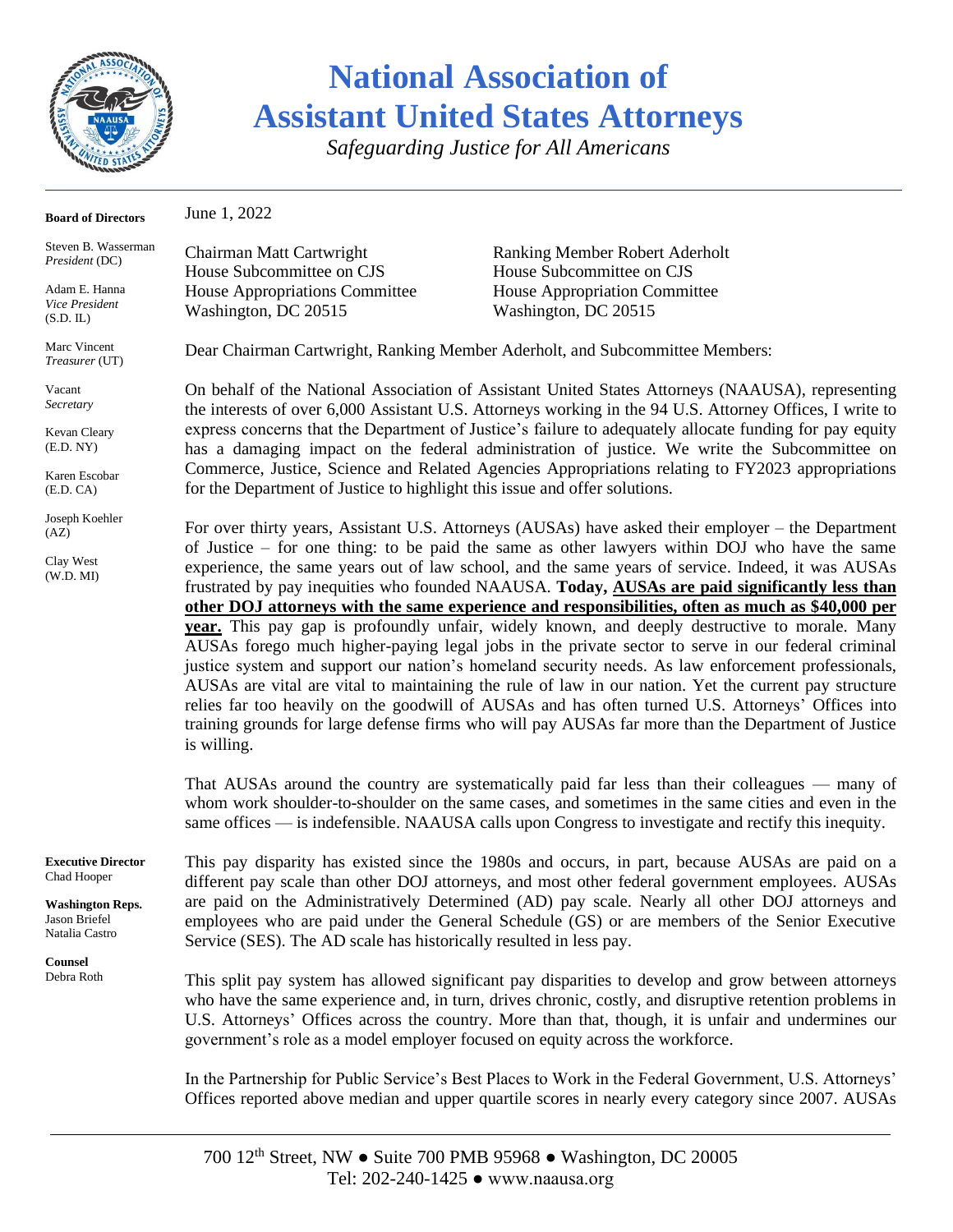

*Safeguarding Justice for All Americans*

are dedicated public servants. Yet, pay satisfaction has seen lower quartile scores in 11 of the last 12 survey years – bolstering the argument that concerns around pay are the primary barrier to retaining qualified AUSAs In 2021, U.S. Attorneys' Offices [ranked 359](https://bestplacestowork.org/rankings/detail/DJ09) of 415 in agency subcomponents regarding attitudes toward pay.

Even the most committed AUSA lacks an incentive to remain in their office when they cannot adequately provide for their family or afford the high student loan payments many new attorneys face. While some AUSAs do join Main Justice or other parts of the Civil Service seeking improved compensation, often AUSAs are lured to the private defense bar and are immediately litigating against the government. The private defense bar sees AUSAs' experience as valuable and is willing to compensate AUSAs for their training at taxpayers' expense.

NAAUSA calls on Congress to end this cycle by investing in our nation's career federal prosecutors by ensuring pay equity between AUSAs and DOJ attorneys. Fairly compensating federal prosecutors so that they are paid the same as their attorney colleagues across DOJ who do the same or similar work on behalf of our citizens, would strengthen the rule of law, support national security, and is the right thing to do.

Congress has consistently allocated additional funds toward U.S. Attorneys' Offices to cover the salaries and expenses of Assistant U.S. Attorneys (AUSAs). However, this money has been overwhelmingly spent on hiring and onboarding additional AUSAs rather than toward appropriately compensating the current cadre of AUSAs. This causes the pay inequity to persist following the initial hire and results in waste – U.S. Attorneys overemphasize hiring and fail to prioritize retention.

#### **To ensure Congressional appropriations are appropriately focused on the most efficient administration of justice, NAAUSA asks Congress to consider including the following report language in its FY23 CJS Appropriations bill.**

#### *DOJ Attorney Pay Comparability Study*

*The Department shall within 90 days conduct a pay comparability study between attorneys working on the General Schedule and the Administratively Determined pay scales. The Department shall issue the results of the pay comparability study to a public website.*

*The pay comparability study must:*

- *1. articulate whether attorneys with similar education, experience, and years of service are compensated differently on the GS and AD scales,*
- *2. identify the cost required to rectify the inequity, and*
- *3. analyze key human capital metrics, such as retention and satisfaction, to determine if compensation issues affect workforce capacity necessary to achieve the Department's mission.*

Our nation faces increasingly evolved forms of federal criminal activity, such as domestic terrorism, cybercrime, and international drug smuggling networks. It is imperative we have a knowledgeable, experienced class of litigators working in U.S. Attorney Offices as AUSAs able to prosecute these criminals.

The current system invests in hiring and training new AUSAs but fails to incentivize individuals to remain as federal prosecutors. This leaves the government, after having invested time and training into new employees, without some of the most skilled litigators for the job. The Department of Justice should want to retain experienced, skilled litigators to defend our nation against criminal activity, and that requires proper compensation for duties equivalent to many other DOJ attorneys.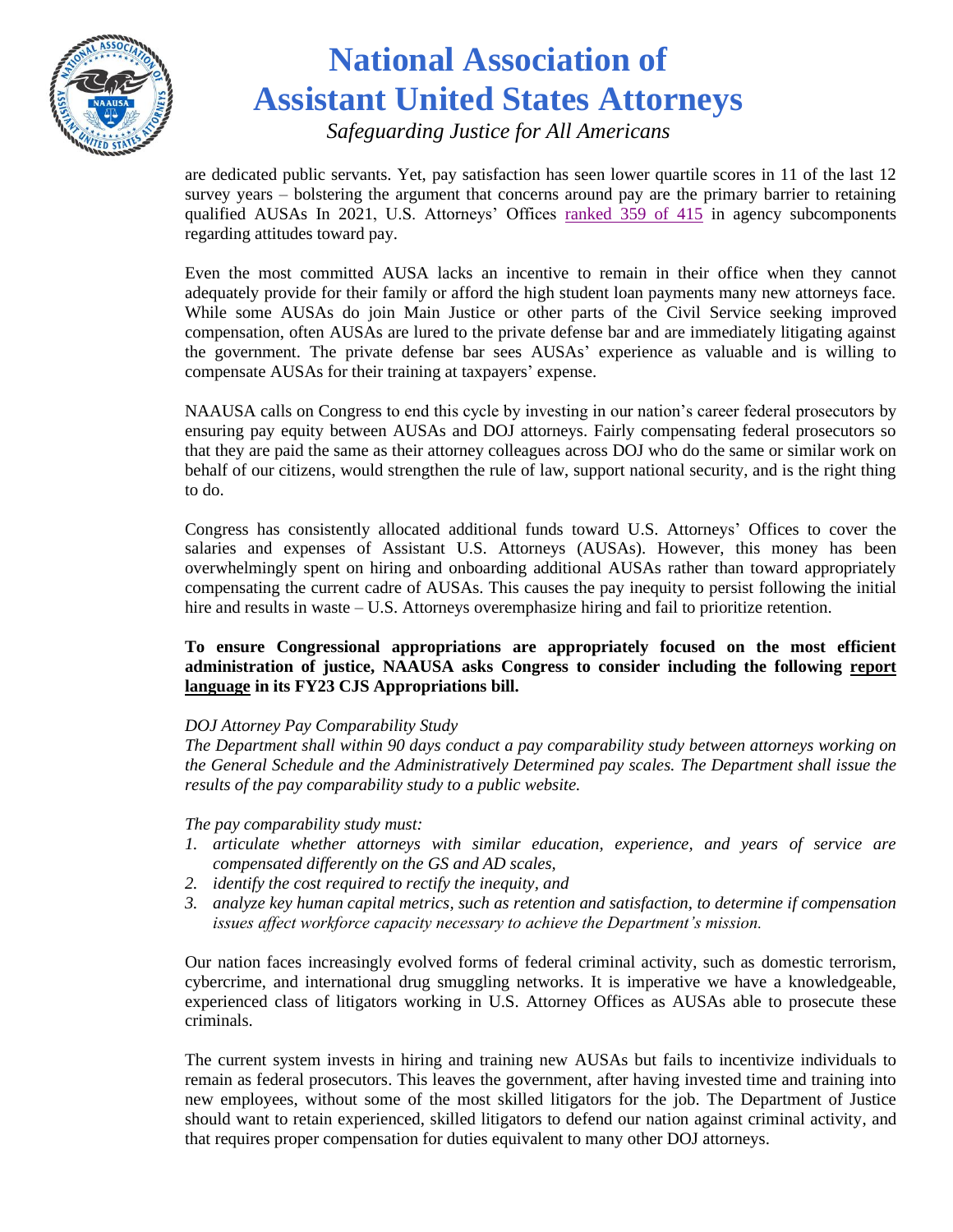

*Safeguarding Justice for All Americans*

NAAUSA has engaged the Attorney General's Advisory Committee (AGAC) on this topic over the years. We were heartened by some steps in recent years by the AGAC and the Department to address

this issue, including in 2016 administratively elevating the minimum entry-level AUSA pay to compare to a GS-11. However, more than a single adjustment is needed to address the systemic pay inequity AUSAs face, including a need for the Department to share all the data and evidence upon which it is comparing attorney compensation under the GS and AD systems. **The Department has recently admitted to NAAUSA that the compensation disparity between AUSAs and Justice lawyers is real and could be closed with an investment of a mere \$42 million per year.** 

Workforce churn, staff attrition with loss of expertise, and decreased morale have real costs for taxpayers, and potentially undermine the capacity of U.S. Attorney Offices to accomplish their missions. It is for these reasons we bring this issue to the attention of Congress. Even amidst the COVID-19 pandemic, Assistant U.S. Attorneys are considered essential employees and uphold and enforce the rule of law in our country. We must ensure the Department of Justice properly manages and compensates these important members of the federal law enforcement community.

Thank you for considering the perspective of NAAUSA. Please do not hesitate to reach out to our Washington representative Jason Briefel (*jbriefel@shawbransford.com*) regarding this matter.

Respectfully,

Jamenn

Steven Wasserman President